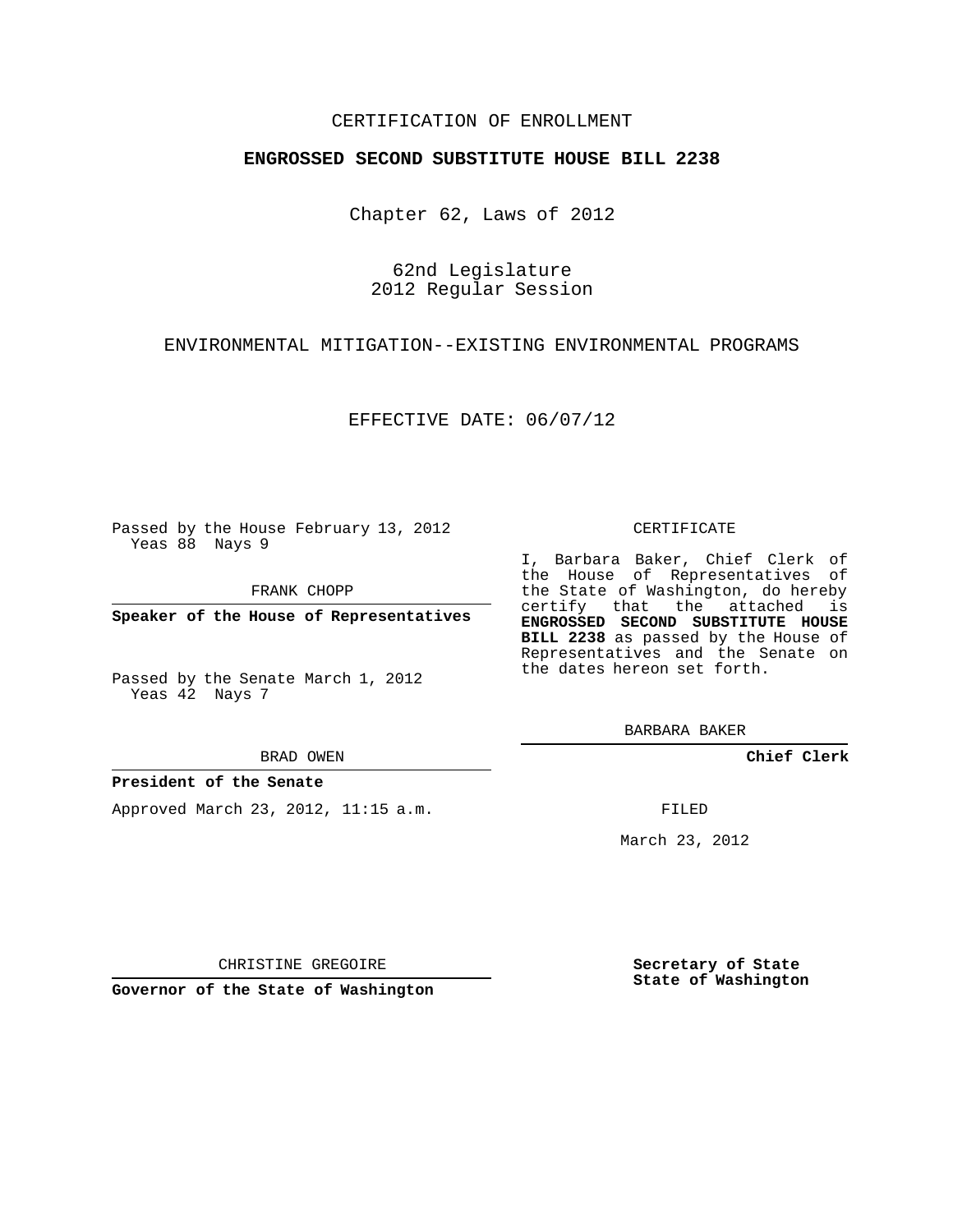# **ENGROSSED SECOND SUBSTITUTE HOUSE BILL 2238** \_\_\_\_\_\_\_\_\_\_\_\_\_\_\_\_\_\_\_\_\_\_\_\_\_\_\_\_\_\_\_\_\_\_\_\_\_\_\_\_\_\_\_\_\_

\_\_\_\_\_\_\_\_\_\_\_\_\_\_\_\_\_\_\_\_\_\_\_\_\_\_\_\_\_\_\_\_\_\_\_\_\_\_\_\_\_\_\_\_\_

Passed Legislature - 2012 Regular Session

# **State of Washington 62nd Legislature 2012 Regular Session**

**By** House General Government Appropriations & Oversight (originally sponsored by Representatives Wilcox, Clibborn, Armstrong, Billig, Takko, Rivers, Angel, Hinkle, Schmick, Orcutt, Johnson, Warnick, Dahlquist, Blake, and Chandler)

READ FIRST TIME 02/06/12.

 AN ACT Relating to pairing required investments in compensatory environmental mitigation, including the mitigation of transportation projects, with existing programs currently referenced in Title 76 RCW that enhance natural environmental functions; amending RCW 47.01.300, 90.74.005, 90.74.010, 90.74.020, and 90.74.030; adding a new section to chapter 90.74 RCW; adding a new section to chapter 76.09 RCW; creating a new section; and providing an expiration date.

8 BE IT ENACTED BY THE LEGISLATURE OF THE STATE OF WASHINGTON:

 9 **Sec. 1.** RCW 47.01.300 and 1994 c 258 s 4 are each amended to read 10 as follows:

11 The department shall, in cooperation with environmental regulatory 12 authorities:

13 (1) Identify and document environmental resources in the 14 development of the statewide multimodal plan under RCW 47.06.040;

15 (2) Allow for public comment regarding changes to the criteria used 16 for prioritizing projects under chapter 47.05 RCW before final adoption 17 of the changes by the commission;

 (3) Use an environmental review as part of the project prospectus 19 identifying potential environmental impacts, mitigation, the utilization of the mitigation option available in section 5 of this act, and costs during the early project identification and selection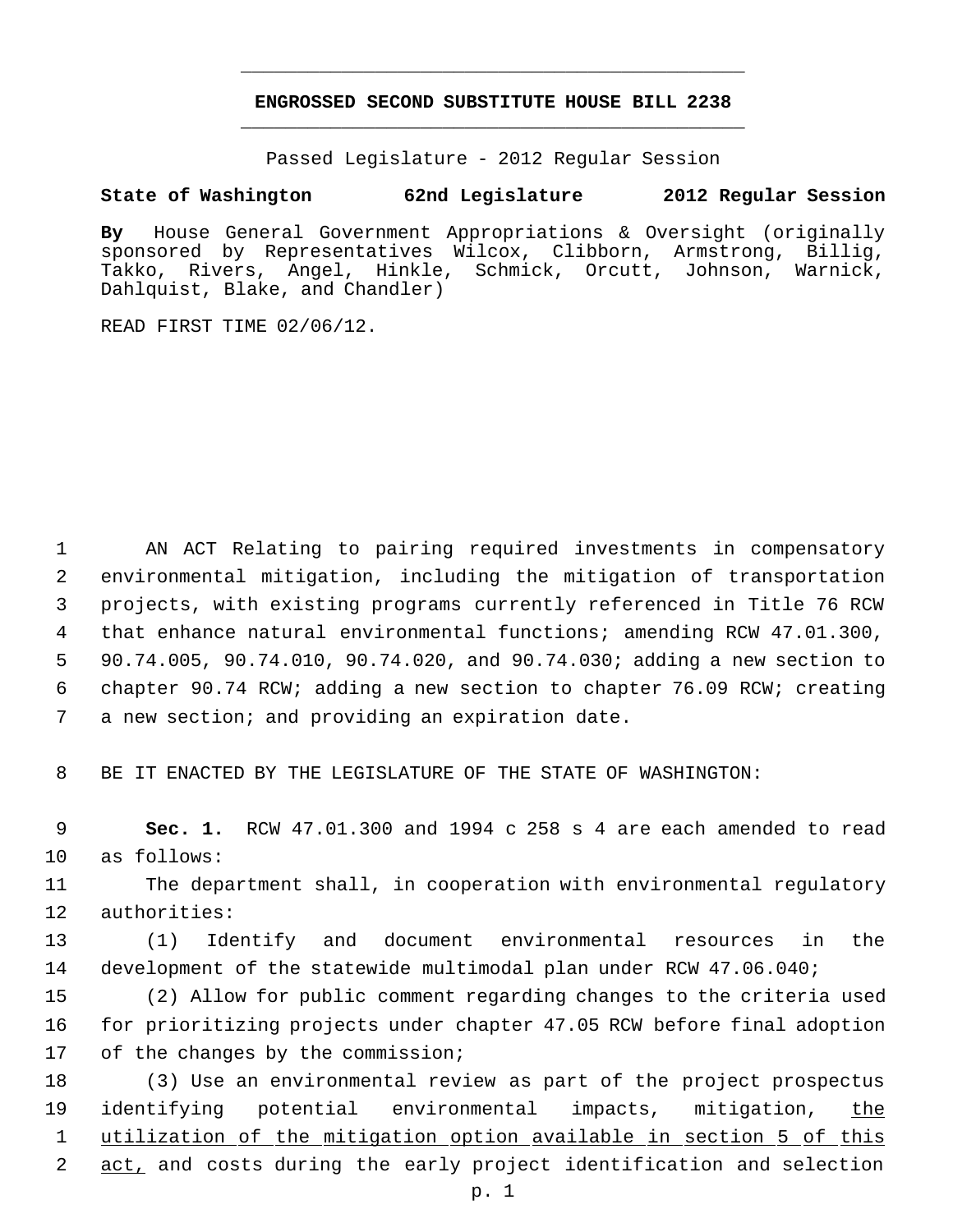phase, submit the prospectus to the relevant environmental regulatory authorities, and maintain a record of comments and proposed revisions received from the authorities;

 (4) Actively work with the relevant environmental regulatory authorities during the design alternative analysis process and seek written concurrence from the authorities that they agree with the preferred design alternative selected;

 (5) Develop a uniform methodology, in consultation with relevant environmental regulatory authorities, for submitting plans and specifications detailing project elements that impact environmental 13 resources, and proposed mitigation measures including the mitigation 14 option available in section 5 of this act, to the relevant environmental regulatory authorities during the preliminary specifications and engineering phase of project development;

 (6) Screen construction projects to determine which projects will require complex or multiple permits. The permitting authorities shall develop methods for initiating review of the permit applications for 20 the projects before the final design of the projects;

 (7) Conduct special prebid meetings for those projects that are 22 environmentally complex; and

 (8) Review environmental considerations related to particular projects during the preconstruction meeting held with the contractor who is awarded the bid.

 **Sec. 2.** RCW 90.74.005 and 1997 c 424 s 1 are each amended to read as follows:

(1) The legislature finds that:

 (a) The state lacks a clear policy relating to the mitigation of wetlands and aquatic habitat for infrastructure development;

 (b) Regulatory agencies have generally required project proponents to use compensatory mitigation only at the site of the project's impacts and to mitigate narrowly for the habitat or biological functions impacted by a project;

 (c) This practice of considering traditional on-site, in-kind mitigation may provide fewer environmental benefits when compared to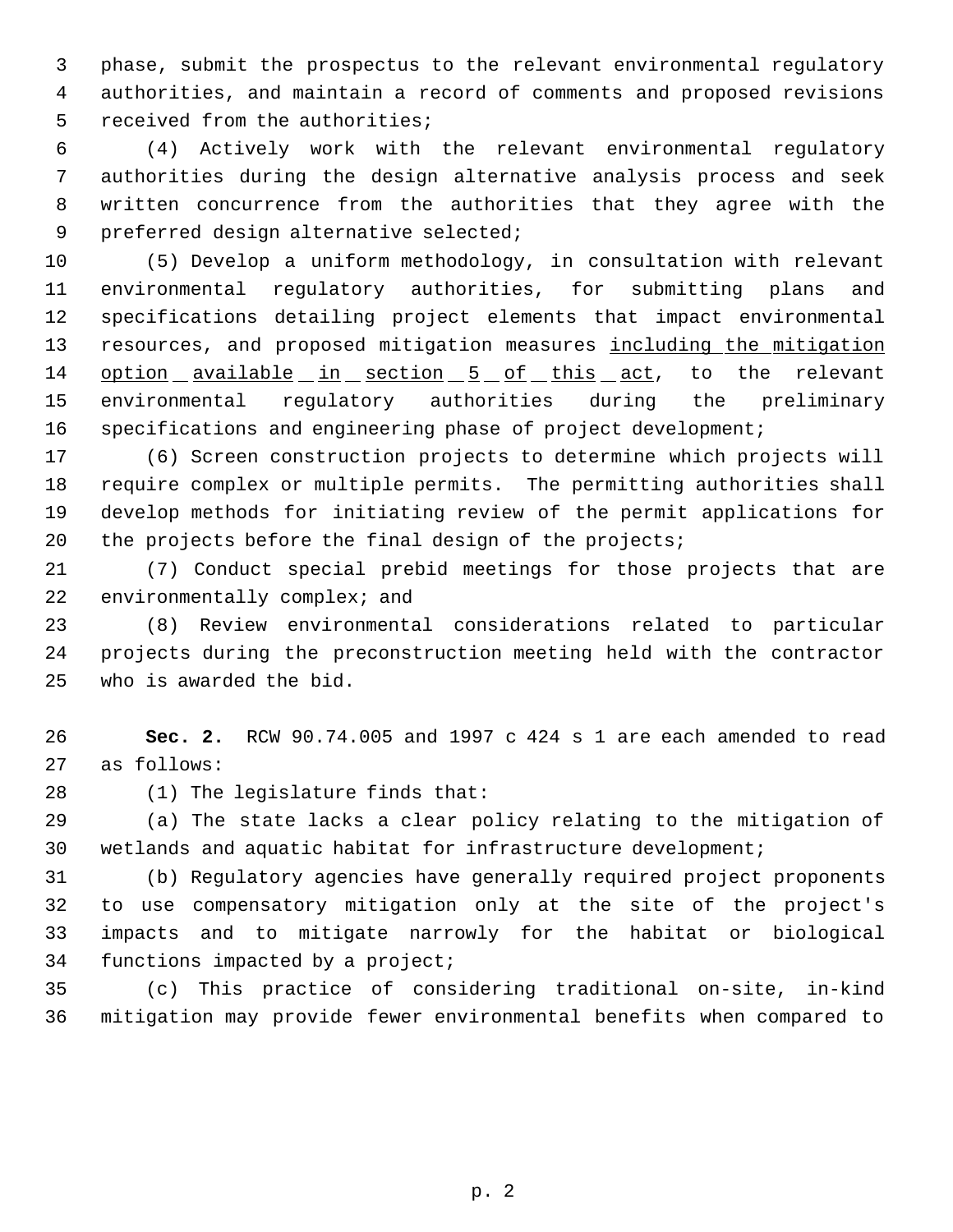innovative mitigation proposals that provide benefits in advance of a project's planned impacts and that restore functions or habitat other 3 than those impacted at a project site;  $((and))$ 

 (d) Regulatory decisions on development proposals that attempt to incorporate innovative mitigation measures take an unreasonably long period of time and are subject to a great deal of uncertainty and additional expenses; and

8 (e) Greater environmental benefits may be achievable through 9 compensatory environmental mitigation when the collective mitigation 10 investments of project proponents is paired with the structure of 11 successful state programs that are referenced in statute and are 12 designed to enhance and preserve aquatic and riparian functions when 13 there is a clear linkage between the environmental impacts and the goals of the state program. Programs such as the forestry riparian 15 easement program, the family forest fish passage program, and the 16 riparian open space program created pursuant to RCW 76.09.040 may have 17 a logical and physical nexus with many underlying projects, especially road projects, and are proven to create a sustained benefit in the aquatic environment.

 (2) The legislature therefore declares that it is the policy of the state to authorize innovative mitigation measures by requiring state regulatory agencies to consider mitigation proposals for 23 ((infrastructure)) projects that are timed, designed, and located in a manner to provide equal or better biological functions and values compared to traditional on-site, in-kind mitigation proposals.

 (3) It is the intent of the legislature to authorize local governments to accommodate the goals of this chapter. It is not the intent of the legislature to: (a) Restrict the ability of a project proponent to pursue project specific mitigation; or (b) create any new authority for regulating wetlands or aquatic habitat beyond what is specifically provided for in this chapter.

 **Sec. 3.** RCW 90.74.010 and 1997 c 424 s 2 are each amended to read as follows:

 The definitions in this section apply throughout this chapter unless the context clearly requires otherwise.

 (1) "Mitigation" means sequentially avoiding impacts, minimizing impacts, or compensating for remaining unavoidable impacts.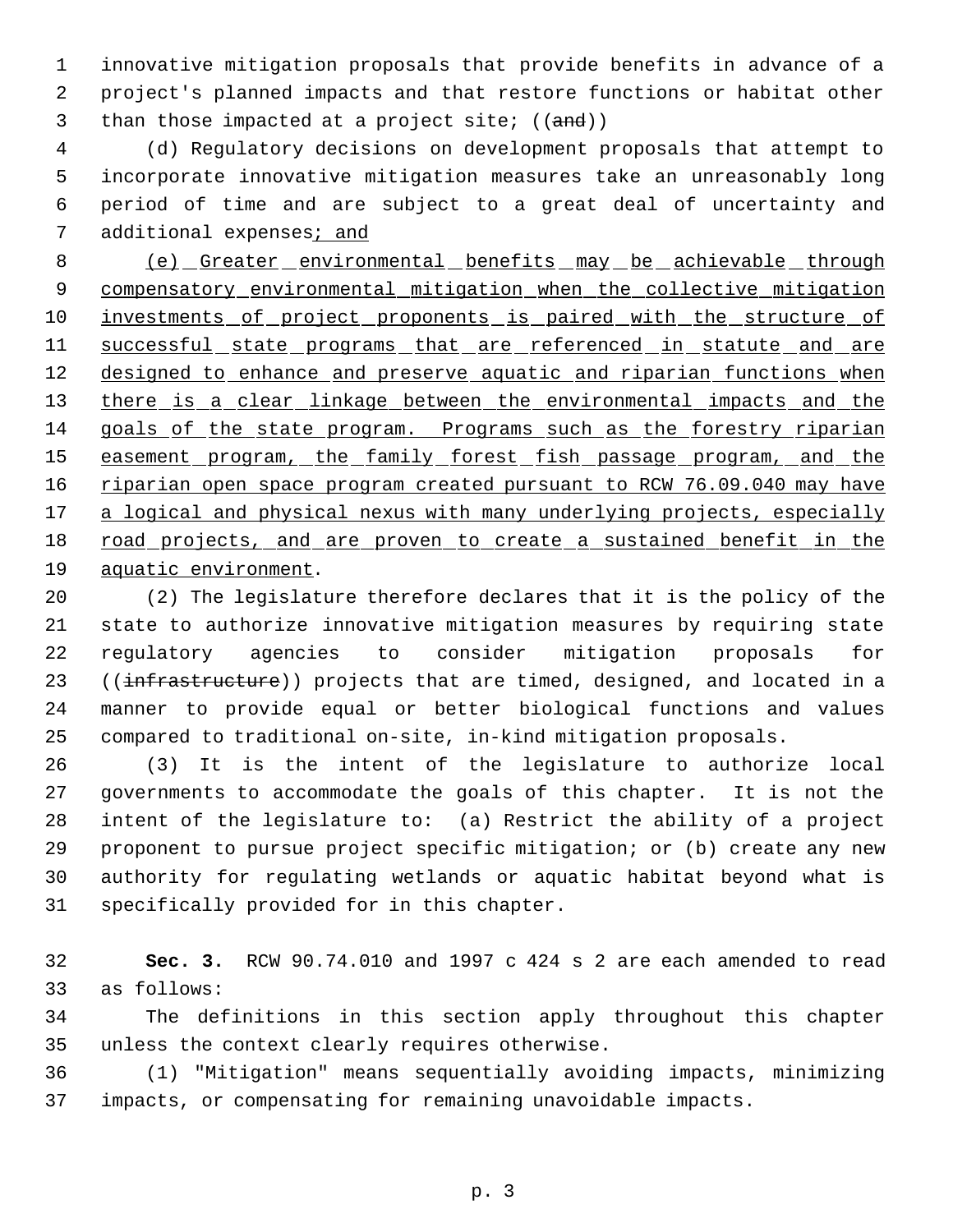(2) "Compensatory mitigation" means the restoration, creation, enhancement, or preservation of uplands, wetlands, or other aquatic resources for the purposes of compensating for unavoidable adverse impacts that remain after all appropriate and practicable avoidance and minimization has been achieved. "Compensatory mitigation" includes mitigation that:

 (a) Occurs at the same time as, or in advance of, a project's 8 planned environmental impacts;

 (b) Is located in a site either on, near, or distant from the 10 project's impacts; and

 (c) Provides either the same or different biological functions and values as the functions and values impacted by the project.

 (3) "Infrastructure development" means an action that is critical for the maintenance or expansion of an existing infrastructure feature such as a highway, rail line, airport, marine terminal, utility corridor, harbor area, or hydroelectric facility and is consistent with an approved land use planning process. This planning process may include the growth management act, chapter 36.70A RCW, or the shoreline management act, chapter 90.58 RCW, in areas covered by those chapters.

 (4) "Mitigation plan" means a document or set of documents developed through joint discussions between a project proponent and environmental regulatory agencies that describe the unavoidable wetland 23 or aquatic resource impacts of  $((the))$  a proposed infrastructure 24 development or noninfrastructure development and the proposed compensatory mitigation for those impacts.

 (5) "Project proponent" means a public or private entity responsible for preparing a mitigation plan.

 (6) "Watershed" means an area identified as a state of Washington water resource inventory area under WAC 173-500-040 as it exists on 30 ((July 27, 1997)) the effective date of this section.

31 (7) Family forest fish passage program" means the program 32 administered by the recreation and conservation office created pursuant to RCW 76.09.410 that provides public cost assistance to small forest 34 landowners associated with the road maintenance and abandonment processes.

36 (8) Forestry riparian easement program" means the program established in RCW 76.13.120.

p. 4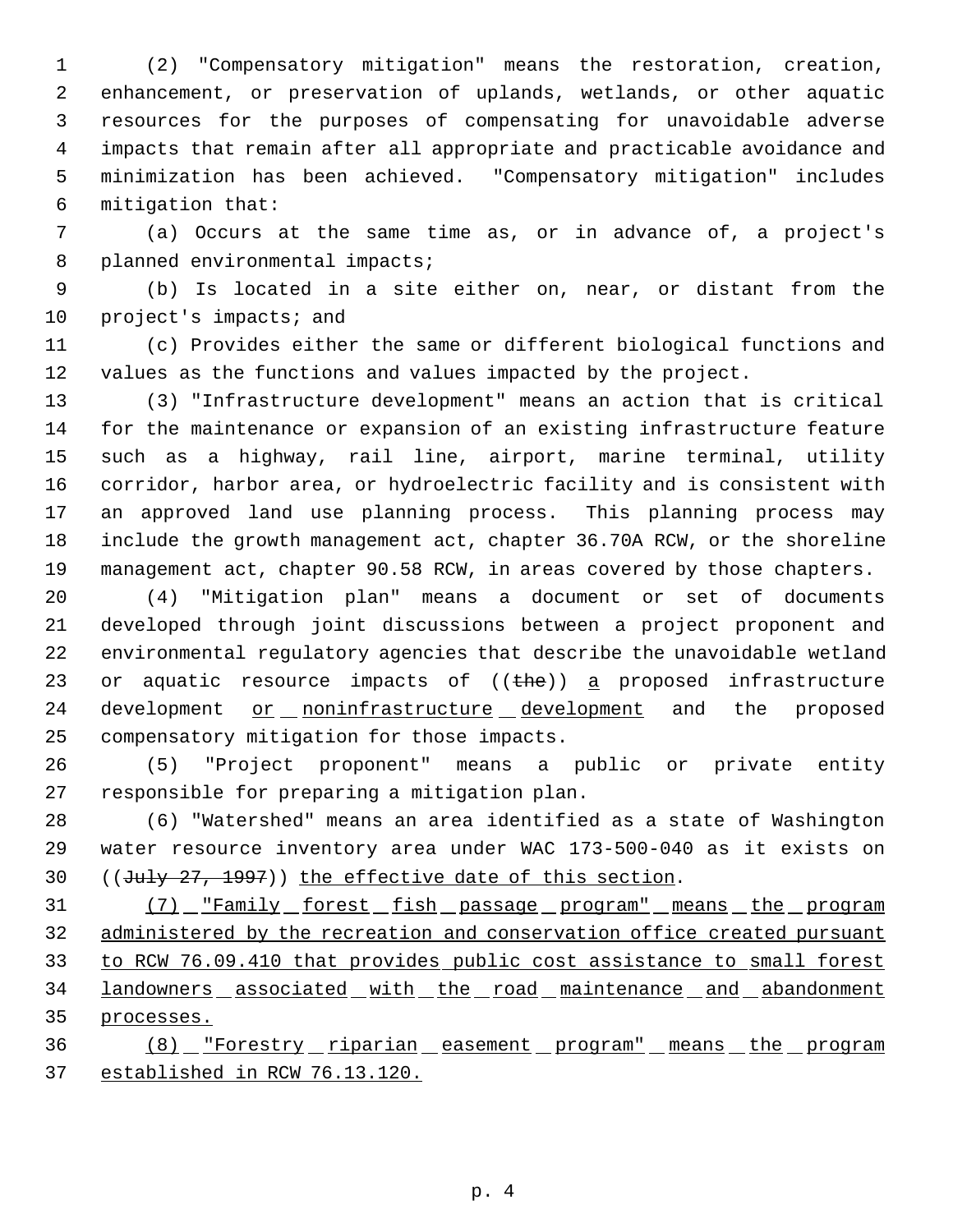(9) "Noninfrastructure development" means a development project 2 that requires the completion of compensatory mitigation that does not meet the definition of "infrastructure development" and is consistent 4 with an approved land use planning process. This planning process may 5 include the growth management act, chapter 36.70A RCW, or the shoreline management act, chapter 90.58 RCW, in areas covered by those chapters. (10) "Riparian open space program" means the program created pursuant to RCW 76.09.040.

 **Sec. 4.** RCW 90.74.020 and 1997 c 424 s 3 are each amended to read as follows:

 (1) Project proponents may use a mitigation plan to propose compensatory mitigation within a watershed. A mitigation plan shall:

 (a) Contain provisions that guarantee the long-term viability of the created, restored, enhanced, or preserved habitat, including assurances for protecting any essential biological functions and values defined in the mitigation plan;

 (b) Contain provisions for long-term monitoring of any created, 18 restored, or enhanced mitigation site; and

 (c) Be consistent with the local comprehensive land use plan and any other applicable planning process in effect for the development area, such as an adopted subbasin or watershed plan.

 $(2)(a)$  The departments of ecology and fish and wildlife may not limit the scope of options in a mitigation plan to areas on or near the project site, or to habitat types of the same type as contained on the project site. The departments of ecology and fish and wildlife shall fully review and give due consideration to compensatory mitigation proposals that improve the overall biological functions and values of 28 the watershed or bay and accommodate the mitigation needs of the 29 infrastructure development or noninfrastructure development, including proposals or portions of proposals that are explored or developed in section 5 of this act.

 (b) The departments of ecology and fish and wildlife are not required to grant approval to a mitigation plan that the departments find does not provide equal or better biological functions and values within the watershed or bay.

 (3) When making a permit or other regulatory decision under the guidance of this chapter, the departments of ecology and fish and

p. 5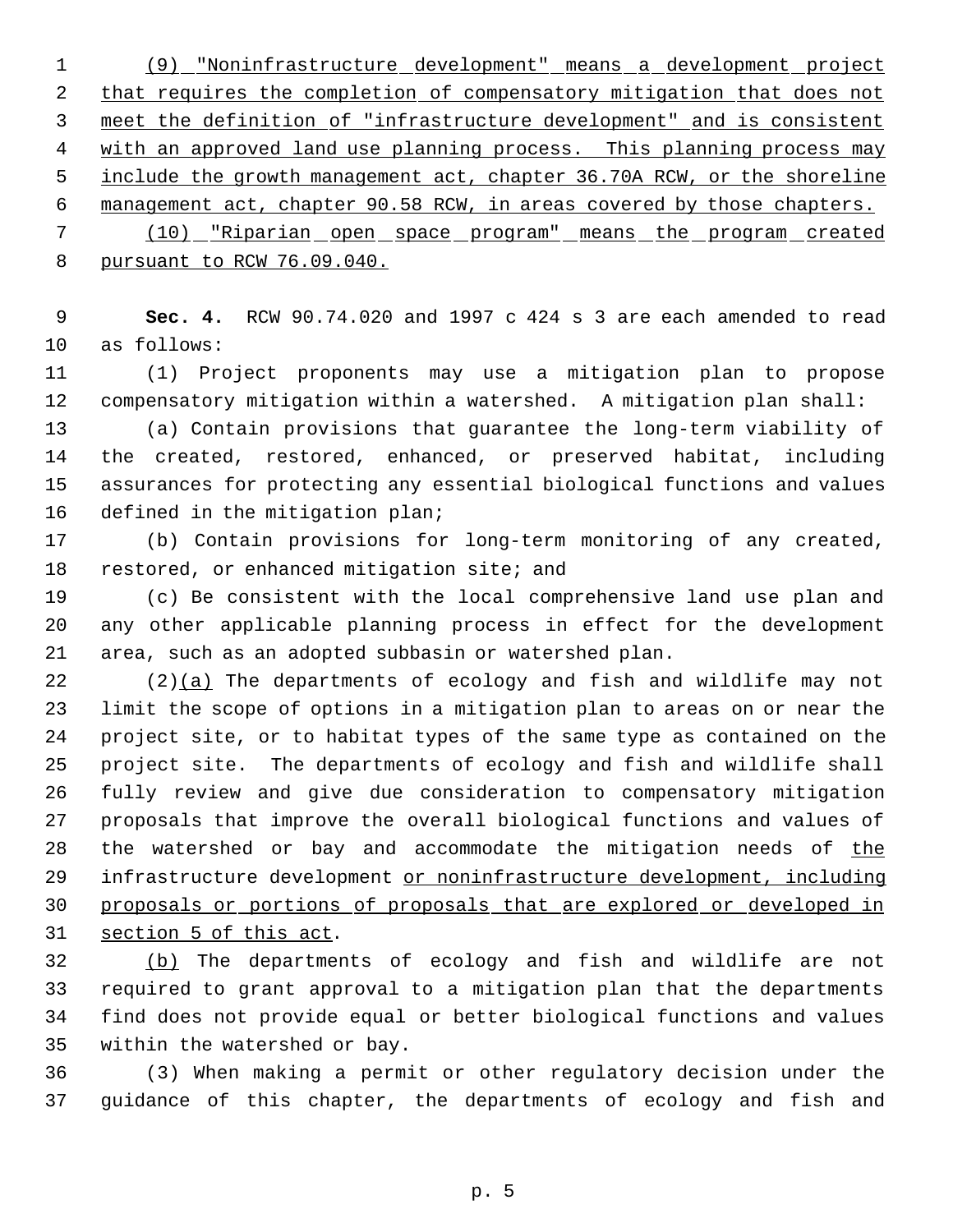wildlife shall consider whether the mitigation plan provides equal or better biological functions and values, compared to the existing conditions, for the target resources or species identified in the mitigation plan. This consideration shall be based upon the following factors:

 (a) The relative value of the mitigation for the target resources, in terms of the quality and quantity of biological functions and values provided;

 (b) The compatibility of the proposal with the intent of broader resource management and habitat management objectives and plans, such as existing resource management plans, watershed plans, critical areas 12 ordinances, the forestry riparian easement program, the riparian open 13 space program, the family forest fish passage program, and shoreline 14 master programs;

 (c) The ability of the mitigation to address scarce functions or values within a watershed;

 (d) The benefits of the proposal to broader watershed landscape, including the benefits of connecting various habitat units or providing population-limiting habitats or functions for target species;

 (e) The benefits of early implementation of habitat mitigation for projects that provide compensatory mitigation in advance of the project's planned impacts; and

 (f) The significance of any negative impacts to nontarget species or resources.

 (4) A mitigation plan may be approved through a memorandum of agreement between the project proponent and either the department of ecology or the department of fish and wildlife, or both.

 NEW SECTION. **Sec. 5.** A new section is added to chapter 90.74 RCW to read as follows:

 (1)(a) To the degree that resources are deemed available by the affected departments, the department of ecology and the department of fish and wildlife shall allow, when appropriate, programs that are related to environmental mitigation, or explore the potential of developing new programs, to utilize the forestry riparian easement program, the riparian open space program, or the family forest fish passage program to mitigate for environmental impacts from projects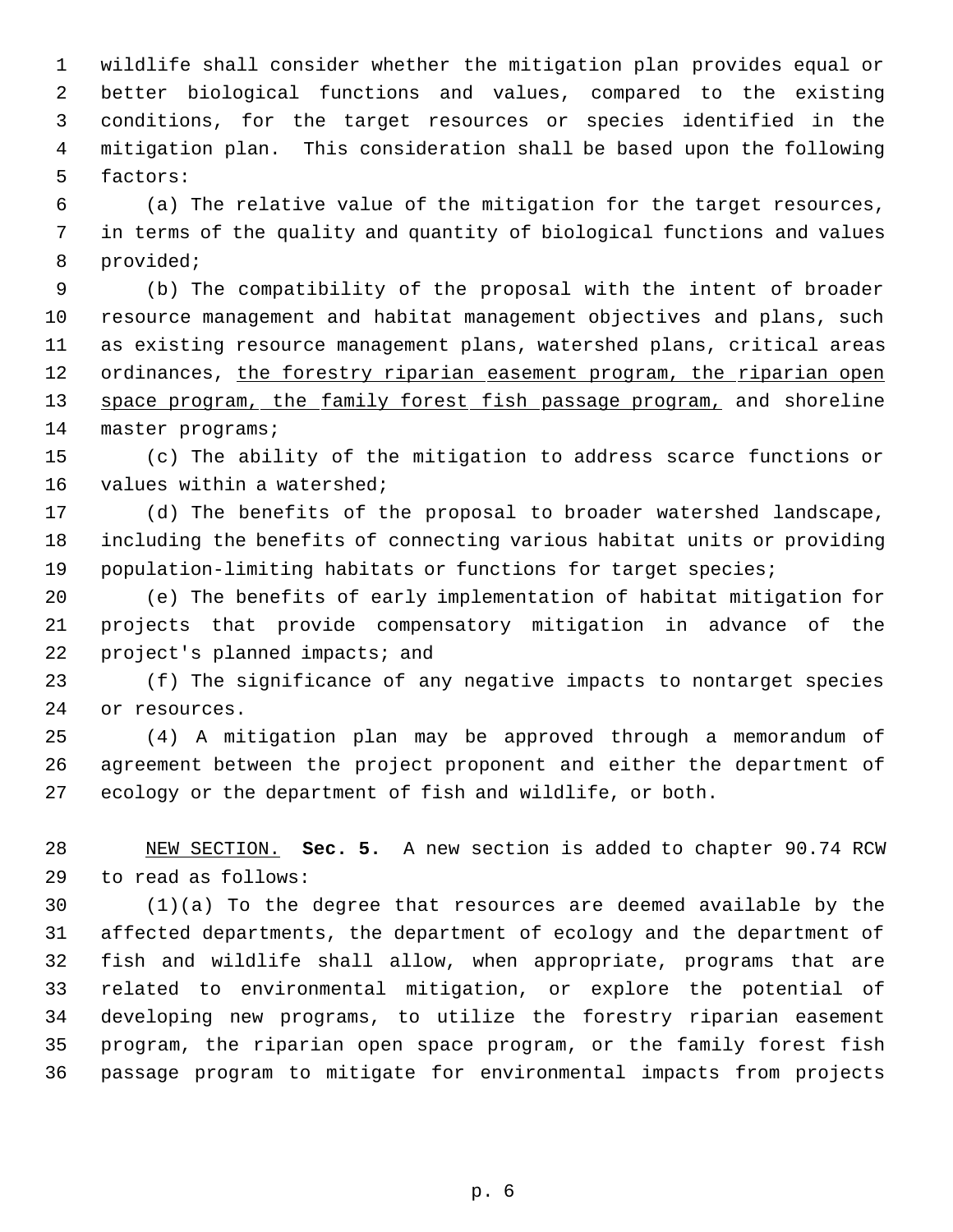conducted in the state where compatible with existing regulations. The use of these programs may not be additive to existing compensatory mitigation requirements.

 (b) In implementing this subsection, the department of natural resources may be used as a resource, consistent with section 8 of this act, to assist in identifying potential projects that can be used for the mitigation of infrastructure and noninfrastructure development.

 (2) The department of ecology and the department of fish and wildlife are authorized to seek federal or private funds and in-kind contributions to implement this section. The scope of effort in implementing this section may be defined by the success of the department of ecology and the department of fish and wildlife in securing specific funding.

 NEW SECTION. **Sec. 6.** (1) The department of ecology and the department of fish and wildlife must provide a report to the legislature, consistent with RCW 43.01.036, by December 31, 2012, on:

 (a) Any successes in using existing programs to mitigate impacts for infrastructure and noninfrastructure development, as those terms are defined in RCW 90.74.010, as provided in section 5 of this act; and

 (b) Any constraints discovered that limits the applicability of section 5 of this act.

 (2) The department of ecology and the department of fish and wildlife must provide a report to the legislature, consistent with RCW 43.01.036, by December 31, 2013, on:

 (a) The identification of any additional programs that may be appropriate for inclusion in an environmental mitigation plan;

 (b) The feasibility of developing new programs that may be appropriate for inclusion in an environmental mitigation plan, including the identification of:

(i) How often a program would be suitable for inclusion;

- (ii) When and where a new program would be suitable for inclusion;
- 

(iii) Constraints on the suitability of any new program; and

 (iv) Timelines, implementation costs, agency resource needs, and requests for new legal authority.

 (3) The report required in subsection (2) of this section should, if deemed appropriate and funding allows, be developed in consultation with the department of transportation, the department of natural